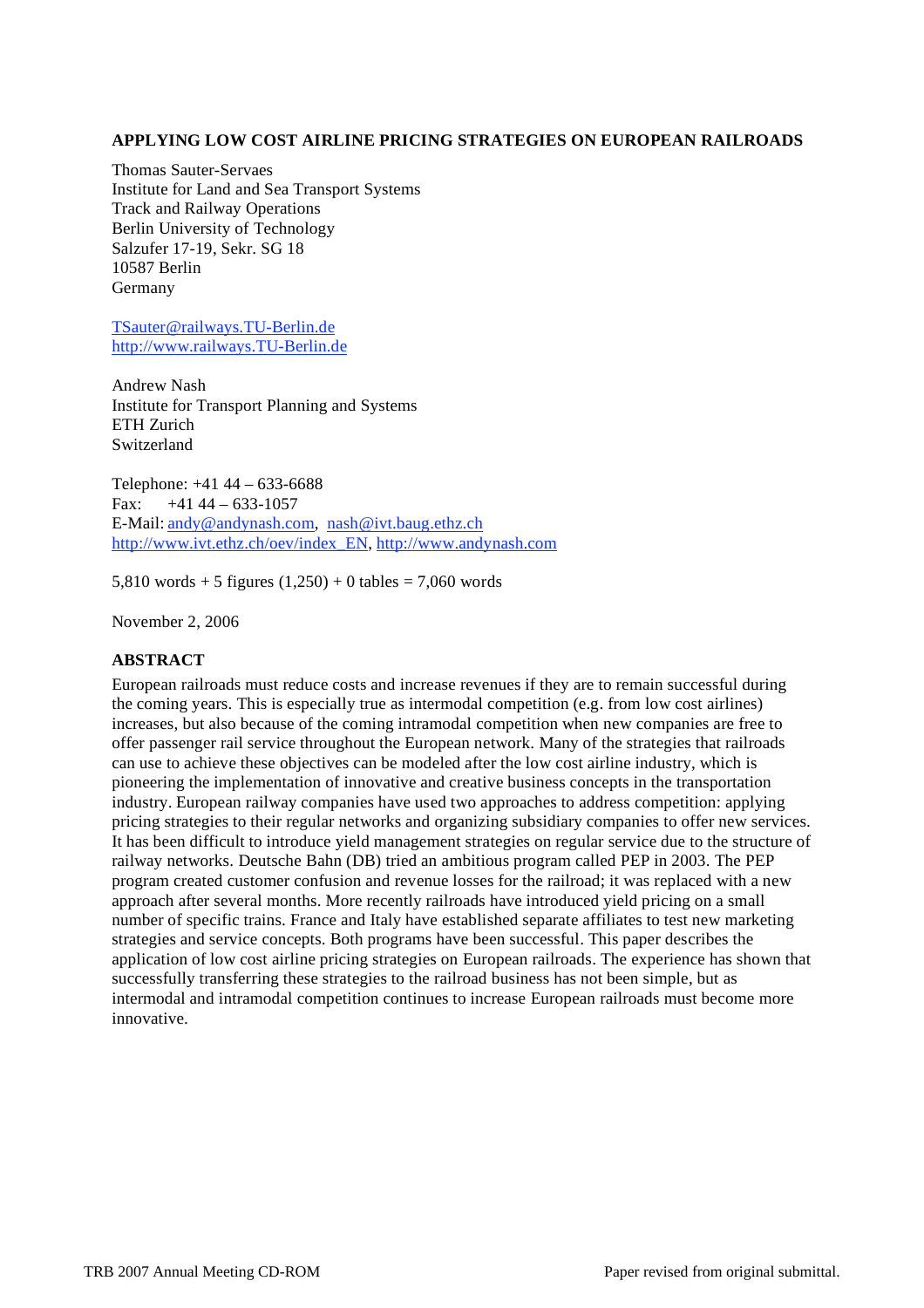### **APPLYING LOW COST AIRLINE PRICING STRATEGIES ON EUROPEAN RAILROADS**

## **1. INTRODUCTION**

The market for intercity passenger transportation in Europe has changed drastically in recent years due to deregulation in the airline industry and the growth of low cost airlines. Low cost airlines (as well as traditional airlines) now provide strong competition for intercity rail service, the traditional choice for trips under 400-500 km (that are not made by auto).

European railroads have reacted to increased competition by introducing strategies, modeled after low cost airlines, intended to increase ridership and revenues including:

- Reducing operating costs;
- Yield management;
- Reducing perceived ticket costs; and
- Increasing revenues by offering amenities.

Railroads have used two approaches for implementing these strategies: applying them to existing service or applying them to trains operated by 'new' companies.

Many railroads have used the first approach, making a limited number of tickets for regularly operated trains available at a discounted price (often over the internet). This allows railroads to practice yield management, reduce perceived ticket costs and reduce the cost of ticket sales. [16, 17]

France and Italy have used the second approach; their national railways organized subsidiary companies to offer 'new' services. These new subsidiaries have more flexibility for implementing pricing strategies and placing un-conventional products in the market than national railroads.

This paper describes how these approaches have been used by European railroads. The following section outlines the first approach, applying strategies in regular service. Section 3 describes examples of the second approach, creating a subsidiary company to offer new rail service. Section 4 presents conclusions and recommendations.

The research is based on applying management concepts used in one mode of transportation to another. There is little published research on the specific subject of applying low cost airline strategies to rail systems, although there is a growing literature on the impacts of low cost airline competition on rail system patronage and revenues (see references). Consequently, the methodology used to collect much of the data presented in this paper was a series of detailed e-mail and telephone interviews completed by the authors.

## **2. APPLYING LOW COST AIRLINE STRATEGIES IN REGULAR SERVICE**

### **Market Competition Between Air and Rail**

The competitive situation between airlines and railroads in Europe has changed significantly in the last decade. On the one hand railroads have invested in new high speed technology that reduces travel times between major cities to make rail travel more competitive with flying (especially considering generally high access times for air travel and low access times for rail). On the other hand, the emergence of low cost airlines have significantly reduced the price for air travel, making it much more affordable. [*1*]

While it is clear that the emergence of low cost airline competition has had an impact on rail patronage and revenues, the significant differences between these modes of transport make it difficult to estimate that impact exactly. The main problem is that railroads operate very dense networks with huge numbers of origin-destination (OD) pairs; in contrast most airline networks (especially low cost airline networks) offer a much more limited number of OD pairs. Therefore, one must measure competition on specific OD pairs to gauge the impact of competition. Furthermore, the difference in capacity is often huge, with railroads providing high capacity and airlines limited capacity.

France's national rail operator (SNCF) has estimated that rail lost approximately 4% of its mode share for trips between Paris and southern France in the two months following introduction of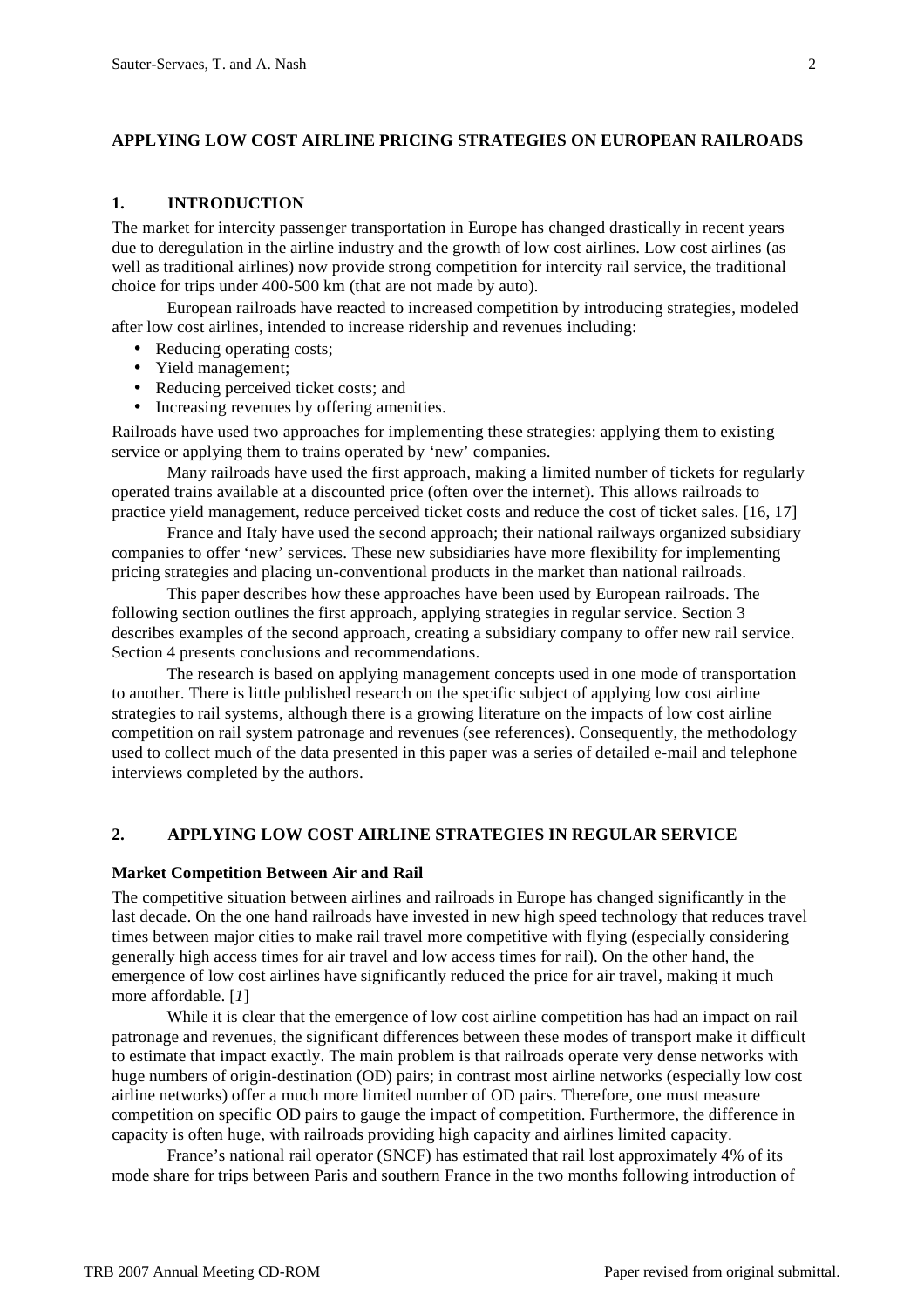easyJet service. [*2*] A survey of low cost airline travelers at six German airports indicated that 20% of them would have used rail if the LCA was not available and 13% would have considered using rail if the LCA was not available. [*3*] Finally, simply the fact that railroads are reacting to the entry of LCAs shows that they are having an impact.

In any case, the impact of low cost airlines (LCA) on railroads is important, especially since railroads exhibit strong economies of scale which means that the marginal cost of carrying additional passengers are very low and any loss of passengers reduces revenues without substantially reducing costs. [*4*]

### **Introducing LCA Pricing Strategies on Railroads**

The low cost airline business model can be summarized as reduce operating costs and increase load factors using yield management techniques. Yield management uses pricing strategies to manage seat sales. Thus LCAs offer a limited number of seats at a low price and raise prices as seats are filled and as it gets closer to the travel date.

It is more difficult than airlines to use yield management effectively. One reason is that railroads are "open" systems while airlines are "closed" systems. This means that when an airplane takes off customers can only exit at the destination airport; in contrast, a railroad passenger can exit (or board) the train at any intermediate stop. This raises a problem for railroads, if they offer a very low price to compete with a LCA on a specific OD pair, passengers traveling anywhere on the route can buy this low priced ticket even if there is no competition on the intermediate OD pair. A second difficulty is that one of the main advantages of rail travel is the travel flexibility (e.g. ability to travel on any train, ability to break-up the journey); it is more complicated to provide this flexibility in a yield management system.

A good example of the difficulty in implementing LCA strategies on railroads is Deutsche Bahn's introduction of a yield-management based fare system called PEP in 2003. The PEP system changed the existing kilometer-based fare system to relation-specific system (e.g. city to city prices) and offered base fares as well as early booking discounts of 40%, 25% or 10%(with different restrictions and advance purchase requirements). The base fare tickets were fully changeable while the discounted fares were for a specific train. Rebookings and ticket cancellations incurred high penalties (cancellations from 15€ to 30€ and rebookings for 45€). The PEP program also changed the discount program for the DB BahnCard (an annual discount program) and group tickets. [*5*] While the PEP program was similar to many airline programs, it was being introduced to a customer base that was used to a much simpler and more flexible system of railroad ticketing.

The PEP system's complexities and restrictions brought bitter complaints from passengers and consumer organizations as well as a precipitous drop in passenger numbers and turnover in the first half of FY2003; passenger-kilometers fell by 7% for long-distance rail travel. While specific quantitative data has not been made available to analyze the exact problems, it is clear that not enough thought was given to the specific manner yield management techniques were implemented within the railroad environment, and Deutsche Bahn did not sufficiently take into consideration the advantages and disadvantage of rail and competing modes of transport in designing the program. The PEP was amended in August 2003 into a simpler program. [*5*]

In contrast to Deutsche Bahn's experience with the PEP program (which was introduced throughout the entire DB network), other railroads have focused on implementing yield management on services that operate more like airlines. For example high speed trains such as France's TGV and EuroStar service and overnight sleeper trains. Also, the Austrian National Railroad's SparSchiene program uses yield management on both overnight and selected daily trains. (www.oebb.at) These examples require passengers to make reservations for specific trains and therefore it is easier to practice yield management.

# **Customer Price Perception**

An extremely interesting finding from the market research done in Germany to evaluate the impact of LCAs on railroads is that LCA customers generally perceive rail ticket prices to be higher than airline ticket prices. For example, on the route Berlin-Cologne, customers perceive rail ticket prices to be 42% higher than air prices although the average price is 28% lower. [*3*] In other words customers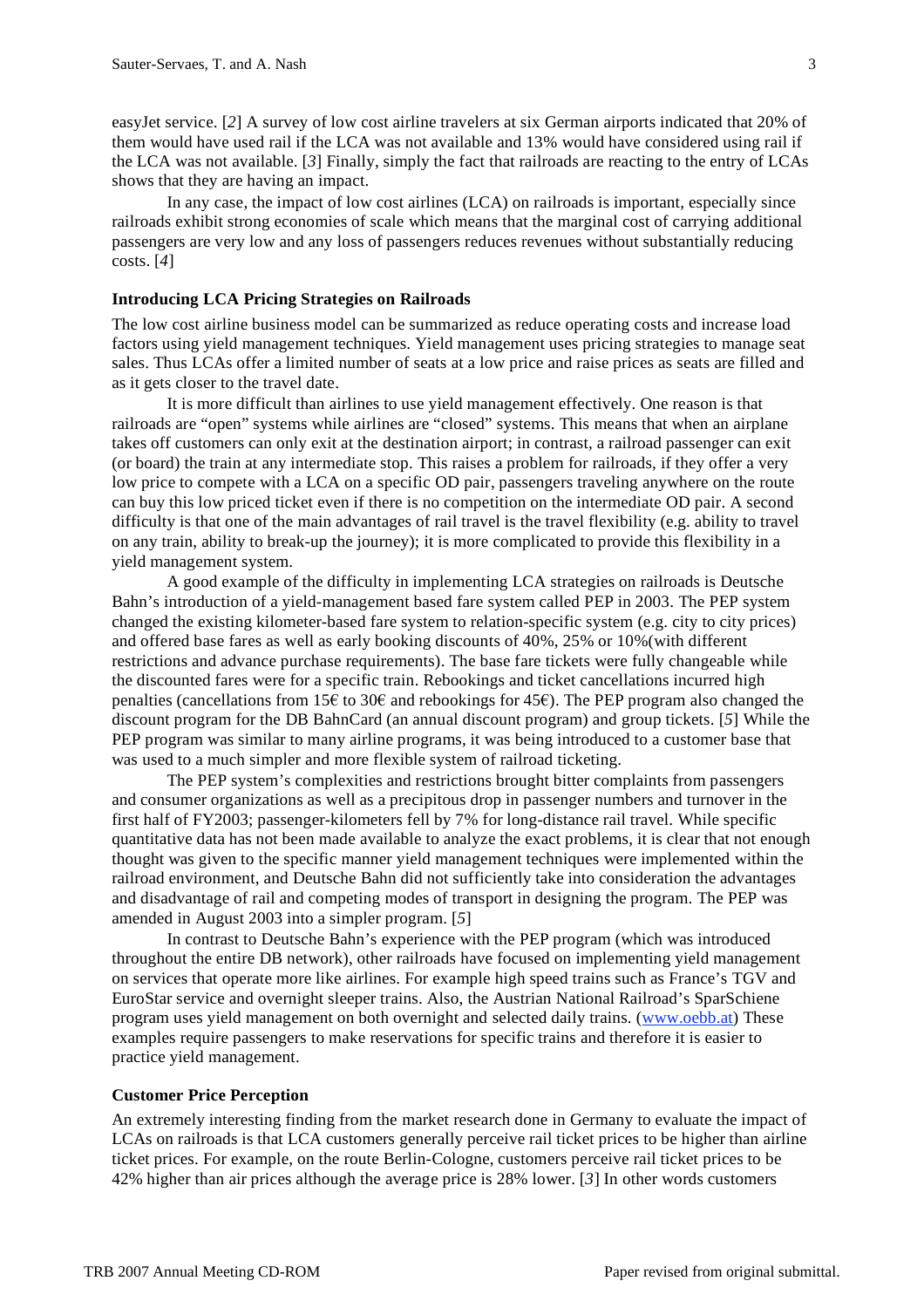make two perception mistakes: they believe airline tickets are less expensive than they really are and they believe train tickets are more expensive than they really are; in the case of the Berlin-Cologne market these add up to a perceived rail fare of about €87 versus an actual fare of about €44.

This huge difference between perception and reality can be explained by airline advertising campaigns which promote the lowest available fares (often not including taxes and surcharges), but which are only available on a very limited basis. This advertising creates the impression that LCAs have generally lower ticket prices when the opposite is true.

The difficulty in implementing yield management for railroads has made it hard for railroads to use this same strategy, but the high speed rail and Austria's SparSchiene program seem to be having a positive impact. The SparSchiene program is very heavily advertised even though it is made available for only a limited number of tickets. The Austrian National Railroad continues to add new destinations to the program (telephone interview, Gudrun Czapka, ÖBB-Personenverkehr AG).

Another approach to reducing customer price perception is to offer special fare sales. Germany has been successful with spring travel promotions and a joint promotion with the Lidl supermarket chain. The Lidl program allowed customers to purchase a ticket at the supermarket that allowed one-day of travel anywhere on the Deutsche Bahn network for  $\epsilon$ 50, an very inexpensive rate for longer trips. The 1 million tickets made available for this program were sold out within five hours. [*6*] A general program like this does not have the advantage of yield management, where low prices are used to attract customers to trains with low passenger loads, but it does make an impact on price perceptions. The lesson is to offer a limited number of easy to understand tickets with a high profile.

## **Beyond Pricing**

An important result of the experimentation with pricing strategies on railroads has been the recognition that customers care about more than simply the price. They also value flexibility, travel time and convenience, and they may have personal preferences for traveling on a specific mode. Finally, travel decisions vary depending on the trip purpose (e.g. business versus leisure). [*4*]

The competitive strengths of railroads – which are based on all these qualities – must be considered when developing a pricing strategy. This leads logically to the idea that it would be good to test different pricing and quality combinations in the marketplace. However, it is difficult to test new programs and pricing strategies on existing railroads, therefore, as described in the following section, France and Italy have created independent companies (subsidiaries of the national railroads) to experiment with new ideas.

# **3. USING SUBSIDIARIES TO INTRODUCE NEW STRATEGIES [***7***]**

The second approach railroads can take to introduce new pricing and operating strategies is to start new companies that apply these strategies to their "own" trains. This has two significant advantages, first, it allows the new company to experiment with more drastic changes than would be possible if the strategies were being implemented by the national railroad throughout its network; and, second, it creates a distinction in the customers' minds between this new train and normal trains (which helps customers more easily accept differences in prices, reservation policies, and services).

France's SNCF and Italy's Trenitalia both started subsidiary companies in 2004 to test strategies for increasing ridership, improving revenues and reducing costs. In terms of seat capacities offered, both represent nothing more than niche products, but they provide an important laboratory for testing new strategies and products. This section outlines the two services.

## **iDTGV – The French Piggyback Experimental Train**

In 2004, the French National Railway (SNCF) organized an independent subsidiary to offer new service designed to compete with low cost airlines between Paris and the Mediterranean coast. The new service, called iDTGV, began operating on December 6, 2004. The first iDTGV train served the route from Paris to Toulon via Avignon and Marseille. In June 2005, a second iDTGV train began service from Paris to Montpellier via Nîmes. A single train makes one round-trip daily (additional trips are offered on Thursdays to Saturdays seasonally).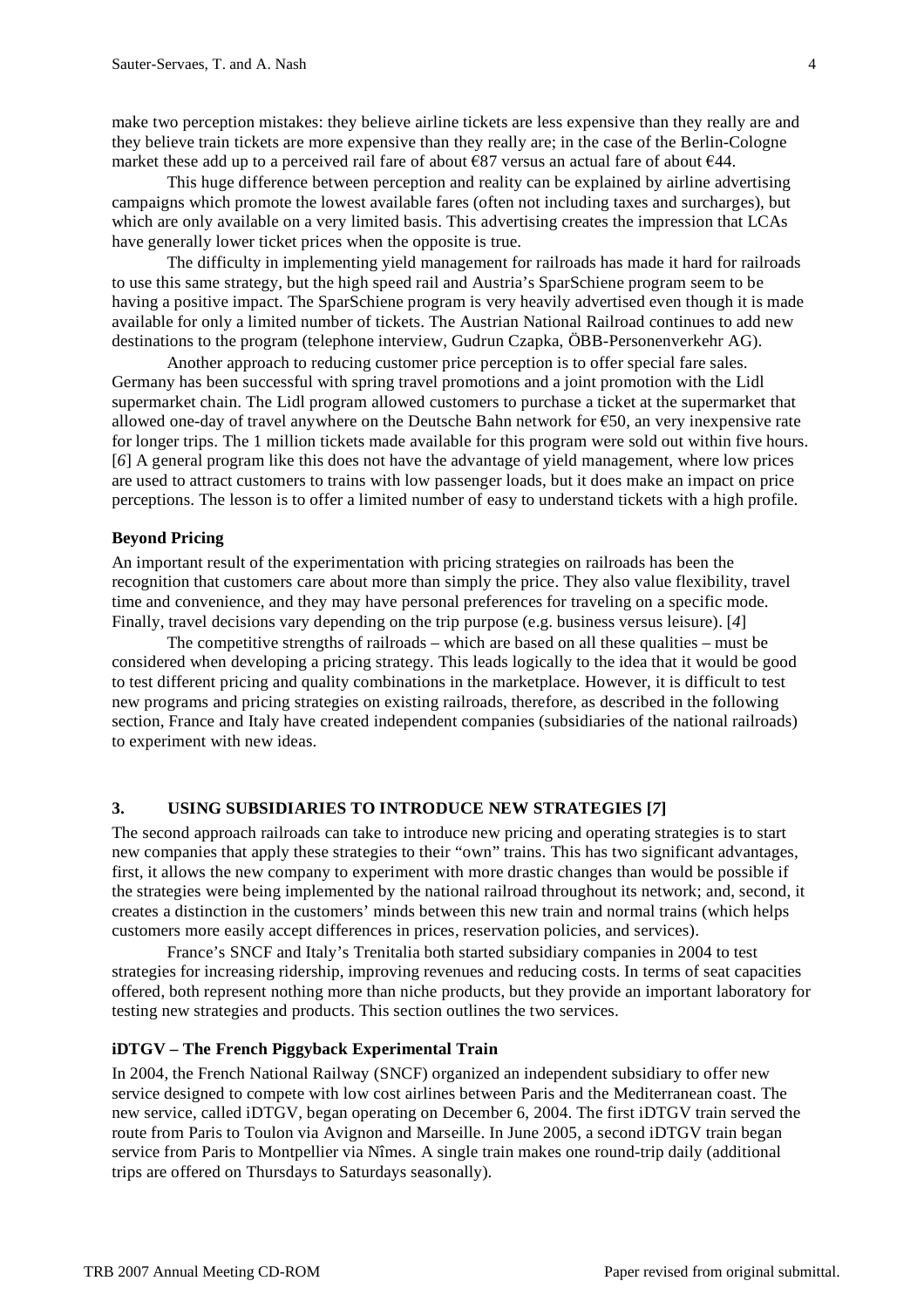The iDTGV is a single TGV-Duplex double deck train that is coupled with a standard TGV Méditerranée train. Each train can carry 500 passengers. The iDTGV offers 8,000 weekly seats (9,000 during the summer) compared to the TGV Méditerranée, which provides 300,000 seats every week.

The train's name iDTGV stands for "interactivité et détente" (interactivity and recreation) TGV (http://www.idtgv.com/design/BR/homepage\_br.htm). The iDTGV provides two classes of service: "iDzap" and "iDzen." The "iDzap"-area is located on the upper deck and provides services for which passengers pay extra including: entertainment (DVDs, game consoles, and traditional games), health-related services (e.g. massages – see Figure 1), and improved food service. Furthermore, companies and groups can reserve a special lounge area for meetings or other purposes. The "iDzen"-area is located on the lower deck and provides a quiet atmosphere, where the use of cell phones is forbidden. In order to facilitate a restful journey, a recreation package including eye mask, neck pillow, and earmuffs is sold to passengers.



**Figure 1: iDTGV customers can have massages on board. (Source: SNCF)**

As in the case of regular French high-speed rail service, passengers must buy tickets for specific trains. The iDTGV tickets are only sold on the Internet, but customers can choose between nine different ticket suppliers, which receive a commission based on the number of tickets sold. The tickets can be printed out at home or on special self-service machines located in train stations. After the ticket is booked it cannot be canceled, although it can be changed until the evening before the original departure date for a  $\epsilon$ 10 fee (if the ticket has not already been printed out).

The iDTGV also uses several strategies for reducing operating costs. First, tickets are checked electronically before passengers board the train using PDA-checking devices (staff on the platform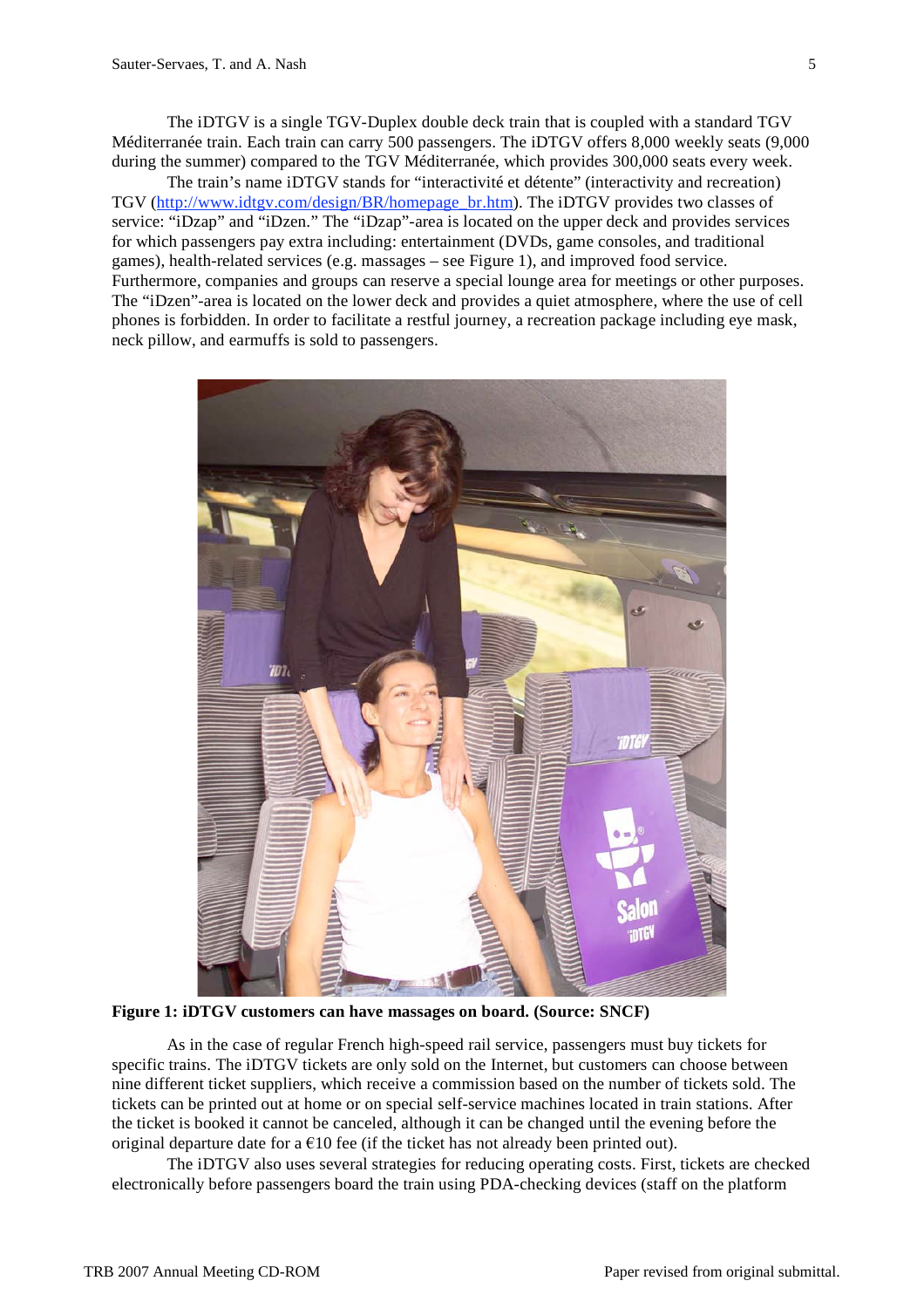scans barcodes printed on the tickets as shown in Figure 2) eliminating the need for a conductor. Furthermore, since iDTGV is attached to a regularly scheduled TGV Méditerranée there is no need for a locomotive driver. The iDTGV pays infrastructure charges on a pro-rata basis. The iDTGV trains use the train sets intended for use on the TGV EST-line (expected to begin service in 2007), which have already been delivered. As a result of all these measures the SNCF estimates that the total costs of an iDTGV-run are up to 20% lower than regular TGV train operation.



**Figure 2: iDTGV employees scan tickets on the platform. (Source: SNCF)**

Since the iDTGV is clearly a different product from normal train service it is possible to fully implement a yield management ticketing system. Therefore, ticket prices for the Paris-Marseille line start at  $\epsilon$ 19 for 2nd class seats (1st class:  $\epsilon$ 39) and increase stepwise up to regular TGV fares ( $\epsilon$ 88.80 / €122.70) depending on the booking date and booking level. The lowest price tickets are limited to 10% of the total number of seats offered. Tickets booked near departure time can exceed the regular TGV full price. Bookings can be made a maximum of six months in advance (up from a maximum of four months originally) and in contrast to all other SNCF trains, which can only be reserved two months in advance. Price reductions normally given for specific groups (e.g. families with children, military, railway employees) are not given for iDTGV tickets.

Finally, the iDTGV offers a very high quality of transport service. Travel times are equal-to or less-than the competitors (air and private automobile).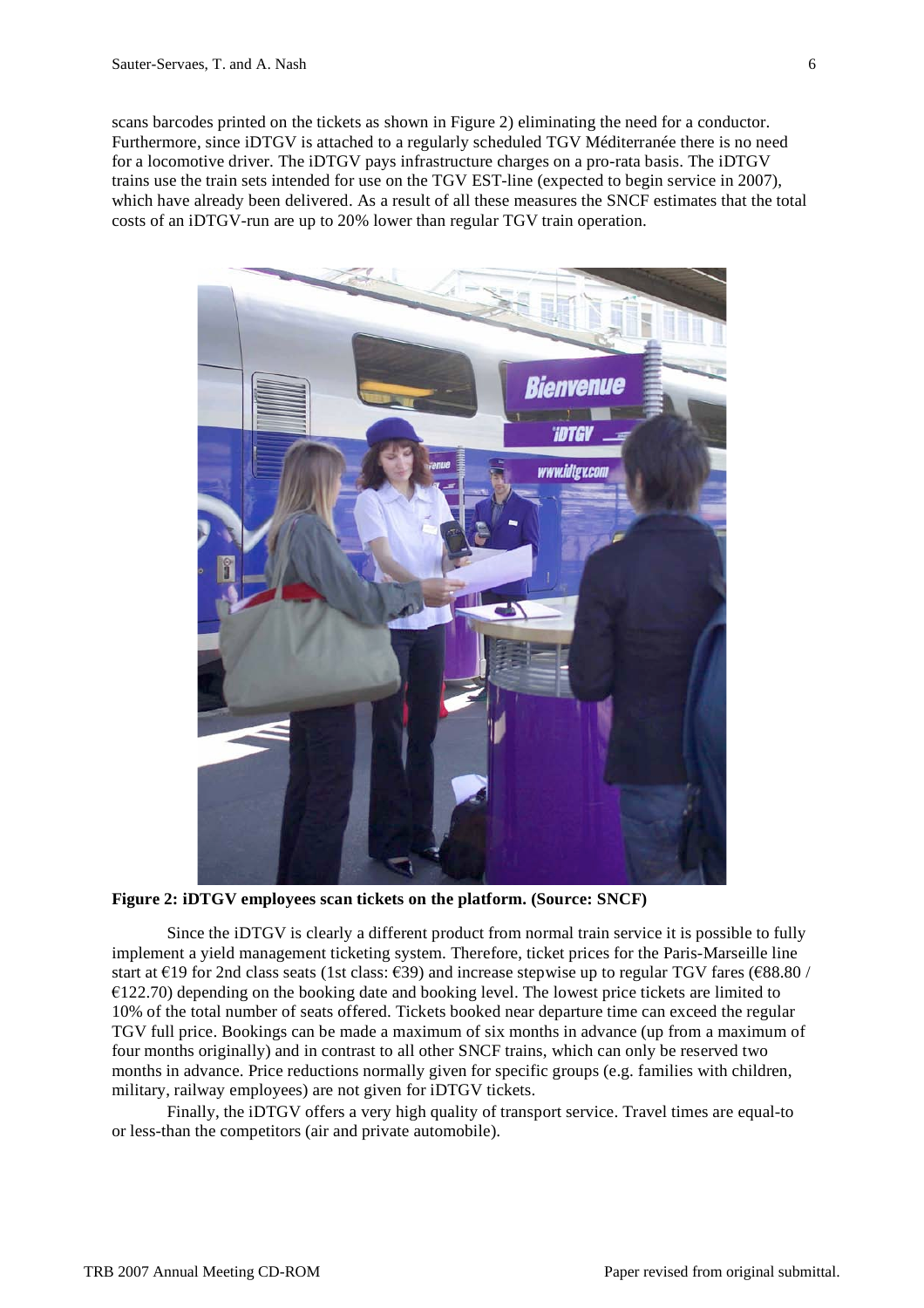### *Assessment of iDTGV Service*

The SNCF is satisfied with the number of passengers attracted by the new iDTGV service. Over 57,000 tickets were sold for the new service within the first two months. This volume was supported by a two-week special offer price and a one million-Euro marketing campaign. The Internet site (www.idtgv.fr) registered 260,000 visitors over the two-month period.

In contrast to the PEP fare system introduced in Germany, customers have accepted the fare conditions, since they resemble those used by low cost airlines and it is clear that they are for a "different" train. From the beginning passengers have made advanced reservations due to the progressive pricing system. Initially more than 14% of reservations were made for journeys over two month in the future; by June 2005 this rose to over 25%. The average ticket price is reported to be €45, while an average purchase amounts to €75.

In total, over 470,000 passengers used the iDTGV during its first year of service. The target average load factors of 75% on the Paris-Marseille line and of 70% on the Paris-Montpellier line have been exceeded (compared to an average load factor of 70% for regular TGVs). The new service has helped stem the loss of passengers to airlines. On the lines leading from Paris to Marseille (railroad market share: 67% / air traffic market share: 33%), Montpellier (64% / 36%), and Toulon (68% / 32%) a gain of two or even three percentage points was obtained [15]. While these results encouraging it is likely that easyJet's elimination of service between Paris and Marseille was more due to an insufficient number of landing slots at Paris-Orly airport than to aggressive pricecompetition from the iDTGV.

The results of a customer survey found that 84% of all iDTGV passengers are satisfied with the service quality (40% said they were "very satisfied"). The high passenger acceptance of value added services has also contributed to the success of iDTGV. According to the SNCF, DVD-rental, game rental and magazine sales are used by 16% of all passengers. Furthermore, 37% of iDTGV passengers use the new food service, compared to an average of only 15% for regular TGV dining cars.

The risk of cannibalization between iDTGV and higher-valued SNCF products is considered to be low. According to a passenger survey, 60% percent of all iDTGV passengers probably would have chosen to drive or fly if the new rail service had not existed. Most iDTGV users are between 25 and 59 years of age, and equally split between male and female passengers. Most passengers (88%) use the Internet everyday and 92% use the iDTGV for private trips. [*8*] By the end of 2005, 12% of the iDTGV passengers had booked six or more train trips.

The concept's success led to the opening of new iDTGV corridors in 2006. On January 23, iDTGV service was started between Paris and Bordeaux as well as Paris and Toulouse. On April 3, service started on the route from Paris to Nice via Avignon, Aix-en-Provence, Toulon, St. Raphael, and Cannes. With these service increases passenger volume is expected to exceed one million. At the same time, sales are expected to more than double from the 2005 level of  $E22$  million.

#### *Union Opposition to iDTGV*

Initially France's railroad unions vehemently opposed the iDTGV, fearing that the independent operating company might be the beginning of railway privatization. More specifically the unions asked whether the iDTGV threatens the French concept of railroad public utility or undermines its underlying principles. [*9*]

France has a very strong public utility of transportation law that describes what type of service transport providers must provide. Since the iDTGV service does not offer the standard discounts, sells tickets differently and operates differently from regular SNCF service, unions questioned whether this new service met the law's requirements. For example, since tickets are only available on the internet the service does not treat everyone equally (those without access cannot buy tickets).

The answer to the unions' question is extremely complex since the concept of what constitutes public utility in transportation is evolving rapidly and because of the close link between public utility and the demands of society (i.e. what society demands should be public utility, but may not be specified in the French public utility law). However, while the iDTGV service is the most visible evidence of the evolving concept of public utility of transport, it is also clear that the process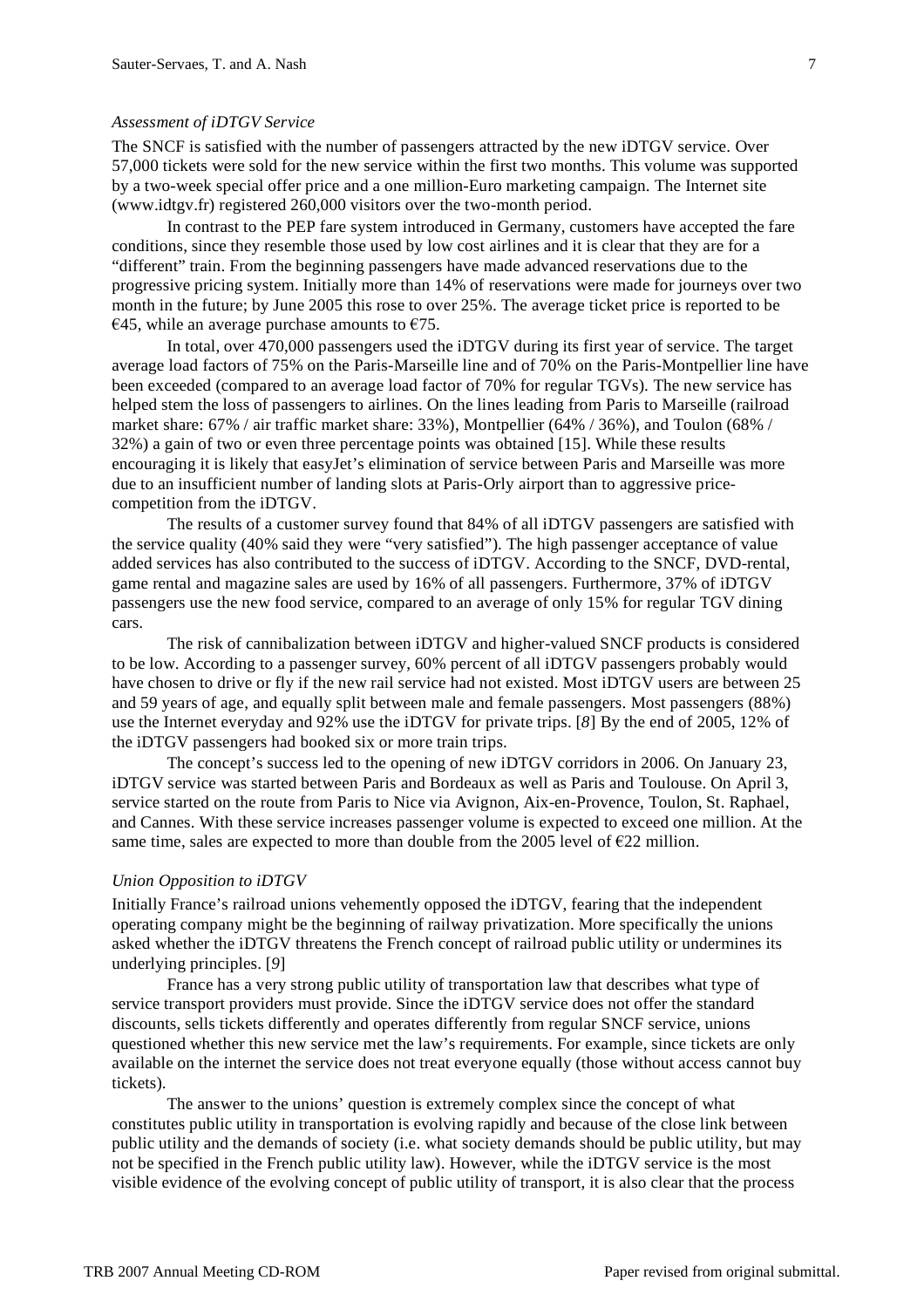of adopting to new societal demands actually began with the marketing of TGV and other earlier SNCF commercial offers. [*9*]

Interestingly, the reaction of unions against the iDTGV service supports the SNCF's decision to offer this new service through a separate company. Given the union opposition it would have been difficult to test the new strategies on normal SNCF trains.

### *iDTGV – An Experiment in Value Added Services*

One of the most important aspects of the iDTGV is that it applies the strategy of value added service to a railroad. The iDTGV concept is targeted to the behavior of "multi-optional" passengers, who want low-priced services combined with luxury products. These customers are only willing to pay a small amount for the basic service (travel). But, at the same time, they have an increasing willingness to pay for the satisfaction of desires arising from stimuli spontaneously presented to them.

In order to serve these customers, the iDTGV offers comparatively low fares and markets these fares extensively. This stimulates travel demand and creates the perception of low prices in the minds of potential customers. The innovative part of iDTGV strategy is to generate additional revenue by providing a wide range of attractive supplementary services to complement the transport service. In this regard, the customer's perception of having saved money (with the low fares) results in a consumption-friendly mood that increases sales of these services.



**Figure 3: iDTGV rents games to customers as one of its value-added services. (Source: SNCF)**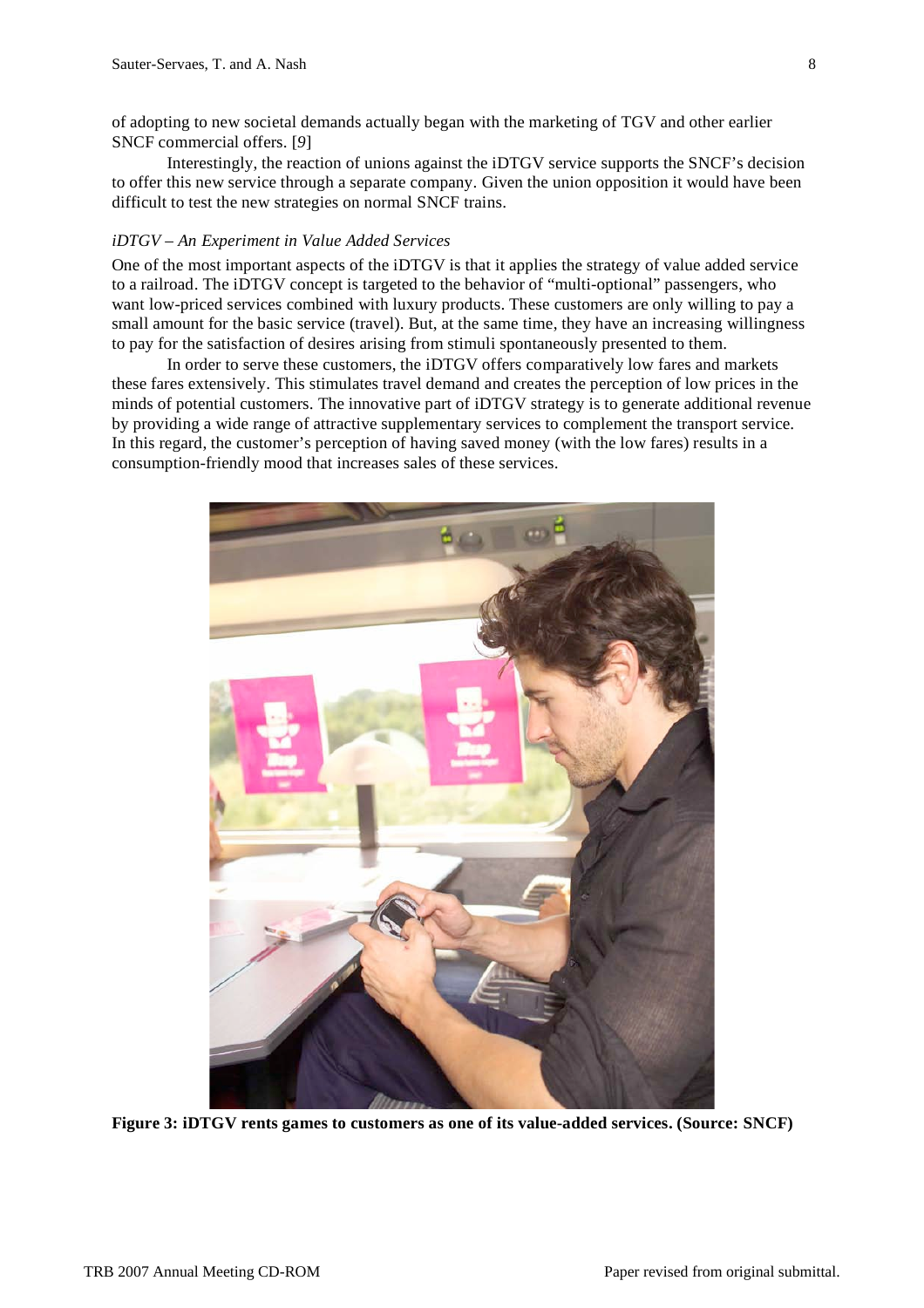This strategy of using value-added services to increase revenues has been used successfully by low cost airlines. For example, in 2004, supplementary services contributed 14% of Ryanair's total revenue and growth rates for supplementary services were higher than for transport service. [*10*] Ryanair's CEO, Michael O'Leary, has been quoted as saying that he expects to offer free flights in the future, he expects to earn all income from supplementary services. [*11*]

Interestingly, value added services may have a potentially stronger market on trains since many train trips are long enough to watch full length movies, in contrast to many intra-European flights. Thus an appropriate in train entertainment concept could become a key element of new railway products, for which passengers would be willing to pay extra. In other words railroads should think of journey time as a period for passengers to consume services (such as entertainment). In contrast the marketing of many railroads (e.g. Deutsche Bahn) focuses on the journey as time to be utilized constructively.

When designing this type of value added service, companies must recognize that even innovative and popular supplementary services become less attractive over time. The iDTGV operating company recognizes this fact and ensures that passengers experience a constant change in the on-train environment. For example according to contractual agreements between the SNCF and the caterer the food service must change menus three times a year and the selection of DVD movies is updated regularly, taking into account the wishes of the customers.

In summary, France's iDTGV combines low base ticket prices, a hip image, effective cost reduction strategies and revenue enhancement from sales of value added services into an attractive product for both customers and the operator. This approach has been successful and some of the strategies pioneered on the iDTGV are being already implemented on other French trains.

# **Trenitalia TrenOK Service**

The Italian National Railway company (Trenitalia) also organized an independent subsidiary to offer new service designed to compete with low cost airlines. Italy's service, called TrenOK, started operating on December 12, 2004 (http://www.trenok.com).



**Figure 4: TrenOK's colorful paint scheme. (Source: Trenitalia)**

The TrenOK makes one round trip on the 580-kilometre route between Rome and Milan stopping also at Florence and Bologna. TrenOK practices a simple form of yield management; there are three basic categories of ticket:  $\epsilon$ 9,  $\epsilon$ 19, and  $\epsilon$ 25. A limited number of tickets is available in the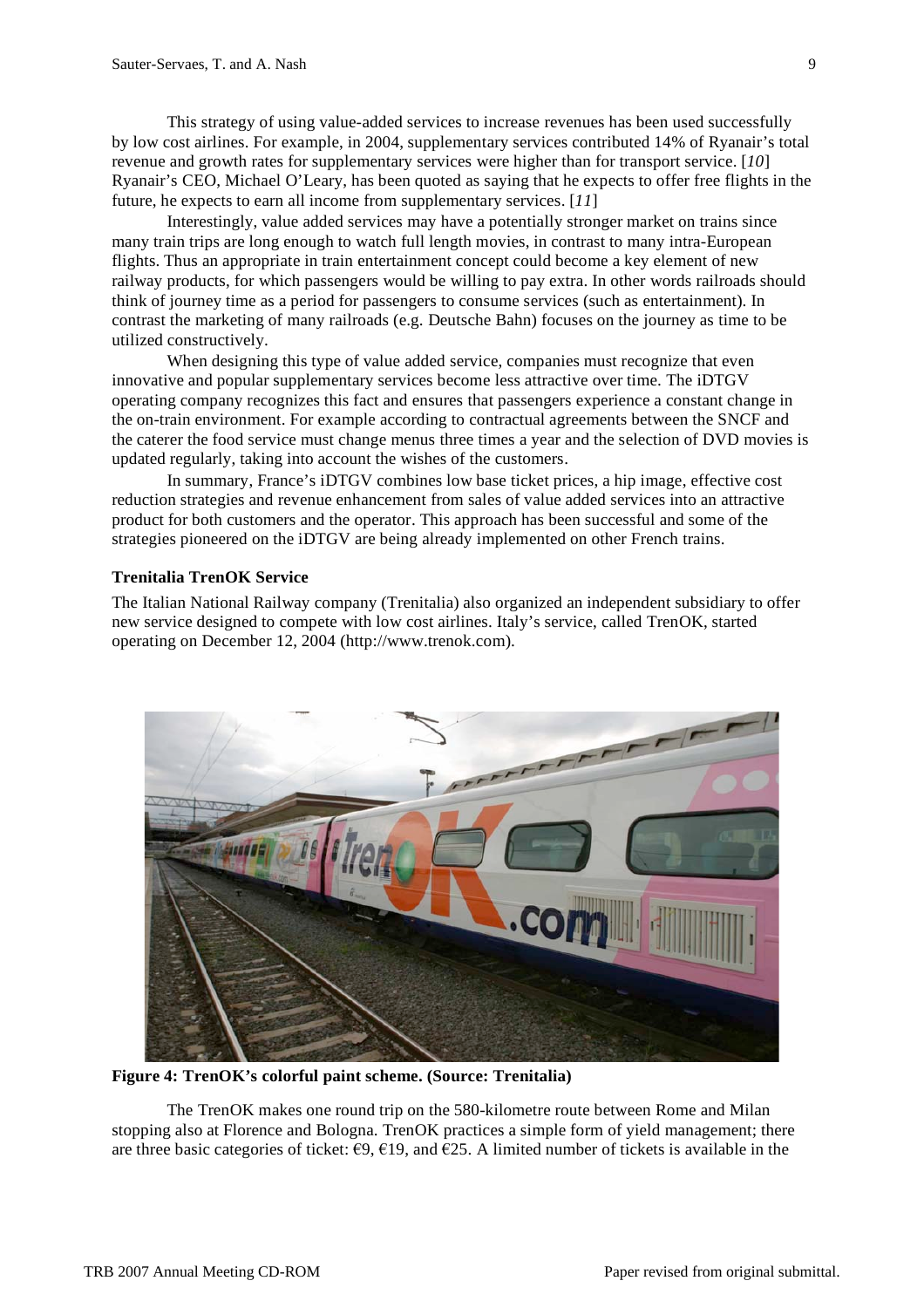lower price points until they are sold-out or it gets close to the travel date, then tickets are sold at the higher category. In comparison, regular EuroStar fares between Rome and Milan are €46.

In March 2005, capacity of the Rome-Milan TrenOK was doubled by adding a second trainset to the consist and new service was introduced on the route Rome-Bari. For the first six months all tickets on the Rome-Bari route cost  $\epsilon$ 9. According to Trenitalia's management, following this trial period, 50% of all seats offered for the Rome-Bari corridor continued to be available at the lowest fare (interview: Massimo Genzer, director of Trenitalia's passenger transport division).

In contrast to iDTGV, TrenOK uses a multiple channel strategy for ticket sales rather than solely over the Internet. Passengers may purchase tickets by phone, from ticket machines located in train stations, or from ticket agents on the platforms in addition to over the Internet. Tickets are nonrefundable and reservations cannot be changed, except for  $E25$  tickets, which passengers can change for a fee.

TrenOK operates old Pendolino trains (ETR 450 train sets), which are colorfully painted (see Figures 4 and 5). They are composed of second-class coaches only and seat 390 people. In order to reduce personnel costs TrenOK employees are paid 17% less than employees of Trenitalia doing similar jobs.

Similar to low cost airlines, the train does not serve main downtown stations (except for Bologna Central) because of higher user fees for these stations. Instead, TrenOK serves suburban stations including Rome Tiburtina, Florence Campo di Marte, Milan Rogoredo, and Milan Lambrate. The northbound trip from Rome to Milan starts in the early morning; the southbound return trip leaves Milan at 7:53 pm.

The trip on TrenOK takes slightly longer than the regular high-speed trains that operate in the corridor (southbound one minute longer, northbound 15-minutes longer). However, since the trains do not serve main stations, total travel times can be higher. In contrast to iDTGV the TrenOK travel time of about 4.5 hours (between Rome and Milan) considerably exceeds the airplane travel time. TrenOK offers only 780 daily seats between Rome and Milan, compared to 27,600 seats on the EuroStar and IC trains operating in this corridor.

Trenitalia considers its TrenOK service to be a tremendous success based on the large number of passengers it has attracted. Over 20,000 tickets were sold within 12-days of service being announced, before service had even started, leading to the result that TrenOK was fully booked until the middle of February. Over 90% of these tickets were sold via the Internet. In total over 150,000 passengers used the TrenOK service on the Rome-Milan route and over 65,000 on the Rome-Bari route by the end of June, 2005. More recent data has not been published and could not be obtained from Trenitalia.

### *TrenOK - An Experiment in No Frills Service*

TrenOK offers basic "no frills" transportation by offering a very simple three-step pricing system, only one class, and no supplementary in-train services. The main aspects of this concept are providing low fares by maintaining a low cost structure and simultaneously preventing cannibalization, which otherwise would reduce sales of more expensive train tickets. TrenOK minimizes cannibalization by establishing restrictive booking conditions, limited service (one trip per day), use of older trains without first class seats, and use of suburban stations.

In contrast to the iDTGV and low cost airlines, TrenOK's simple pricing system does not allow the application of a highly sophisticated yield management system. Instead, TrenOK focuses on reducing operating costs (by using retired rolling stock, stopping at suburban stations, not paying passengers compensation for delays etc., and cutting personnel costs). However, the TrenOK does pay the full infrastructure costs.

The TrenOK focuses on serving a young, price-oriented target group, which means that the long journey times for train trips on this corridor are of less importance since air travel is not its main competitor. It is relatively easy to obtain tickets given the multiple channel ticket distribution strategy and the lowest fare (which cannot be matched by any other transport) is offered on a comparatively large number of seats. In view of this price structure, the implementation of effective cost saving measures is of vital importance.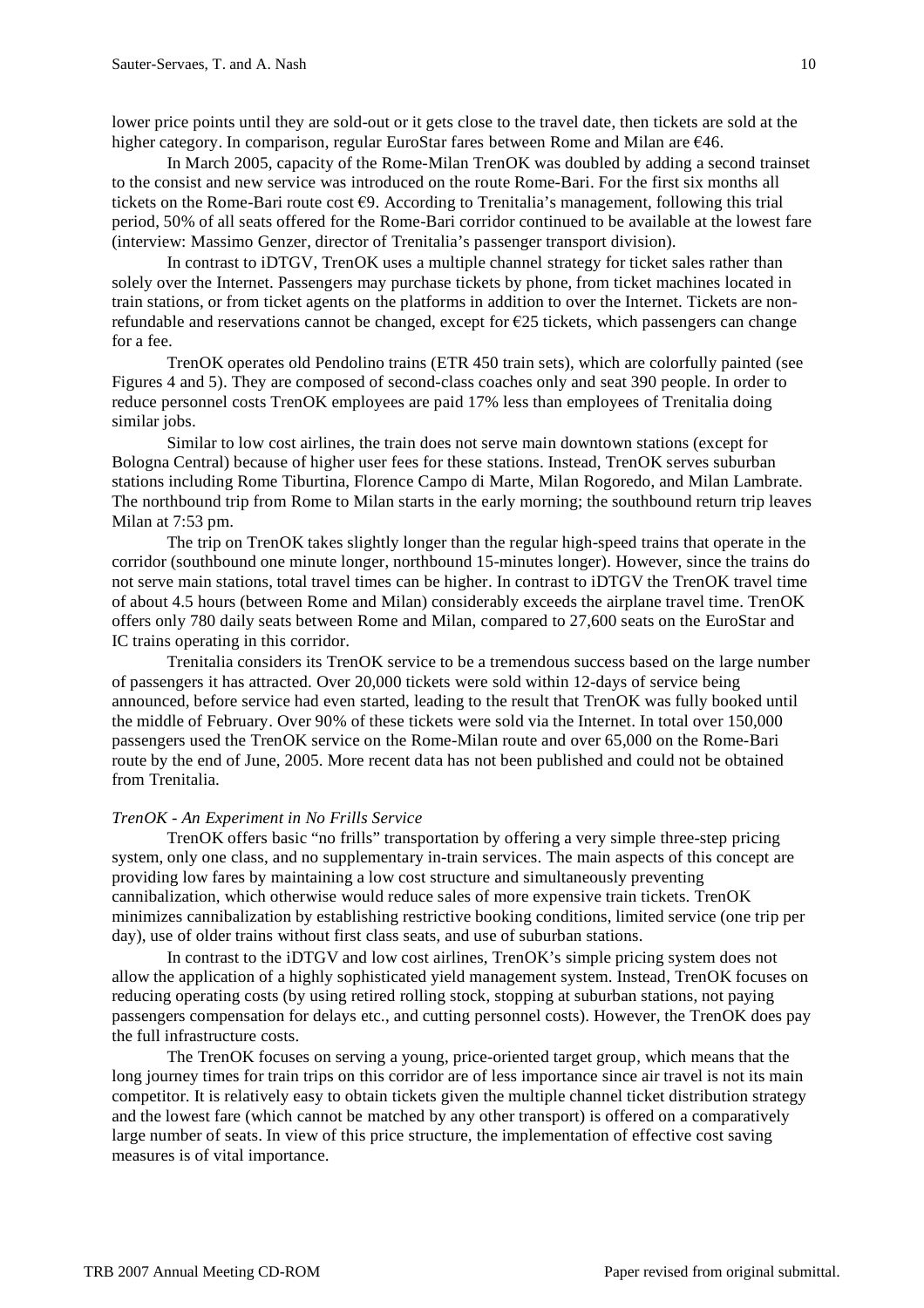

**Figure 5: TrenOK uses old ETR Pendolino trains. (Source: Trenitalia)**

# **4. CONCLUSIONS AND RECOMMENDATIONS**

This research considers how business strategies from one of the most innovative transportation business have been implemented in another transport sector. [*12*] Specifically, how European railroads have implemented operating and pricing strategies modeled on low cost airlines in an effort to increase patronage and revenues. These strategies fall into four main areas:

- Reducing operating costs;
- Reducing perceived ticket costs;
- Yield management; and
- Increasing revenues by offering amenities.

This paper has described examples of how railroads have implemented these strategies in existing services but has focused on the creation of new services (products) created with the explicit purpose of testing and implementing these strategies by the SNCF and Trenitalia.

### **4.1 Reducing Operating Costs**

All European railroads are seeking to reduce costs; therefore this research focused only on how the new services, SNCF's iDTGV and Trenitalia's TrenOK, were able to reduce operating costs.

Both the SNCF and Trenitalia use strategies similar to low cost airlines to reduce costs in their new products. They have reduced the cost of ticket sales using the internet (iDTGV tickets are only available on the internet).

The iDTGV has reduced personal costs by requiring passengers to check-in on the platforms before boarding the train and connecting the iDTGV to an existing TGV (eliminating the need for an additional operator). The iDTGV has also contracted-out on-board services such as food and sales of value added products. TrenOK has reduced operating costs by paying lower wages, serving mainly suburban stations and using older equipment.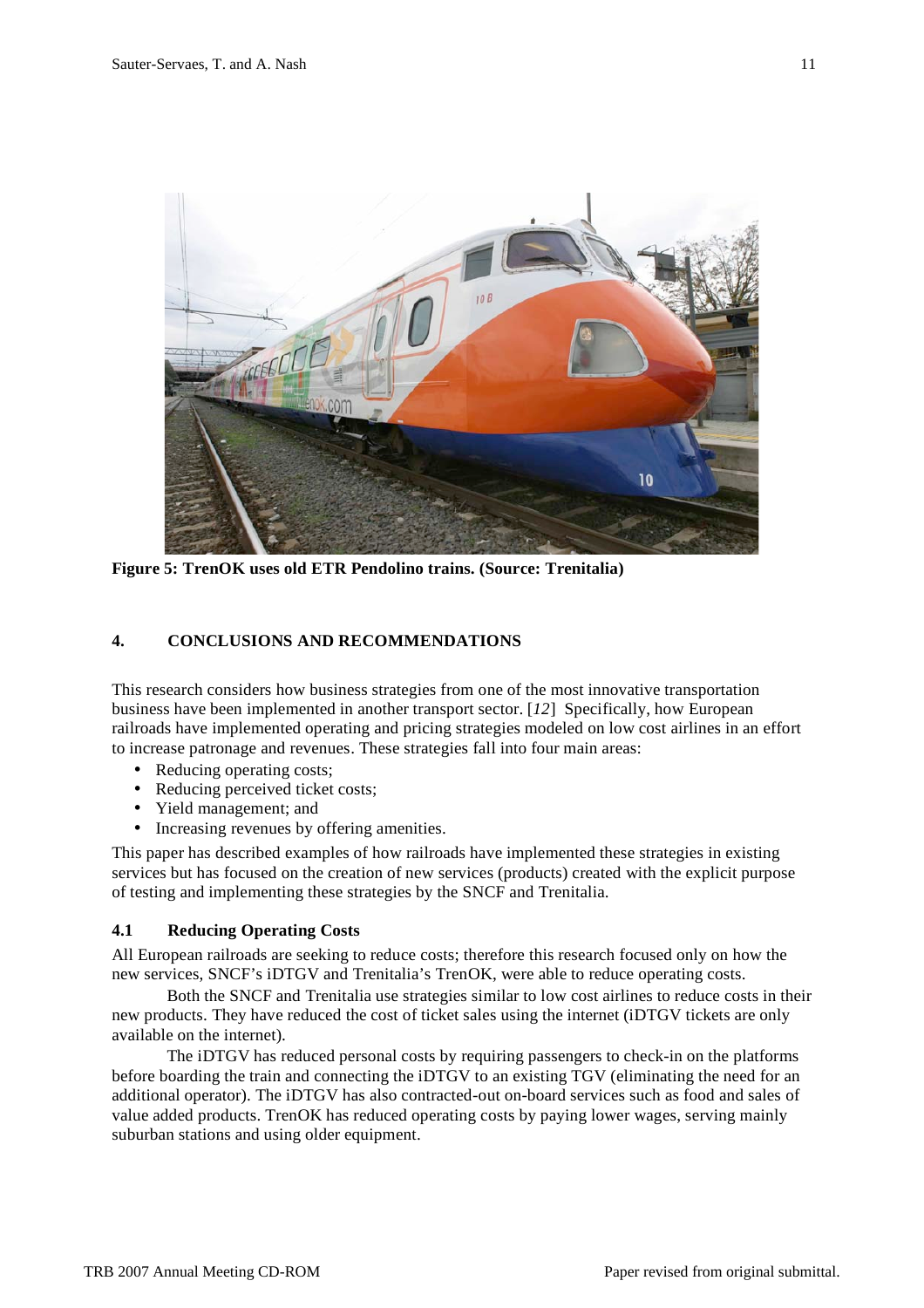## **4.2 Reducing Perceived Ticket Costs**

An important problem for European railroads is that customers perceive rail tickets to be more expensive than airline tickets. This perceived price difference is caused by the huge amount of airline advertising presenting the lowest possible fares even though these fares often have very limited availability. Railroads are addressing this problem by advertising their own low fares created using yield management techniques on all-reserved services and implementing simple (but limited) network-wide promotions (such as Germany's very popular  $\epsilon$ 50 Lidl ticket in 2005). As outlined below, the iDTGV and TrenOK are both examples of special services that can use yield management effectively to offer a limited number of (heavily advertised) low fares.

## **4.3 Yield Management**

It is difficult to implement yield management systems on railroads given the open-system nature of railroad networks and long passenger experience with fully flexible unreserved tickets. Germany's experience implementing the PEP program in 2003, which offered a complicated program of discount prices for specific trains, proved to be extremely unpopular with customers and reduced revenues. It was replaced with a simpler program after six months. Following this experience, Germany's DB and other railroads are implementing pricing strategies more carefully, often starting with all-reserved services such as high speed service or night trains.

Since the iDTGV and TrenOK are both perceived by the public to be 'different' services, and therefore they have been able to use yield management effectively; customers know they are buying a ticket for a special train and realize that tickets have conditions similar to airline tickets.

In the long run railroads must develop new techniques for systematically applying yield management strategies that take advantage of the rail system's significant flexibility and convenience. While these strategies will be based on those used by airlines, they will be more complex given the huge scale of railroad networks and services. Developing a workable yield management program is essential for railroads given their cost structure; a railroad's marginal costs are generally lower than average costs and therefore filling underutilized trains costs little but can significantly increase revenues. Developing yield management strategies for a railroad network is an excellent area for further research.

## **4.4 Increasing Revenues by Offering Amenities**

The iDTGV is the best example of a railroad using the low cost airline technique of selling amenities to passengers to increase revenues. The iDTGV offers a wide variety of products from improved food to massages. It also divides the train into quiet and active zones allowing passengers to choose how they spend their time. Additional research on the iDTGV's amenity program would be very interesting since this is a key strategy of Ryanair, Europe's most successful low cost airline.

Another consideration, just hinted-at in the iDTGV program, is the impact of giving passengers a wider choice in how they use their travel time (quiet/active). Exploring the question of how the ability to do various things while traveling impacts mode choice is an extremely interesting subject for additional research. [*13*]

Other railroads are considering ideas for increasing revenues with amenities but these programs are hard to test given the complexity of implementing them on a large network. For example, some of Germany's ICE trains have video screens in the seatbacks and have experimented with movies, but this required all the seatbacks in certain wagons to have the screens. The iDTGV, since it is independent and offers only a few trains, can experiment much more easily with new products and ideas; for example, simply renting individual DVD players and movies. (Note that Deutsch Bahn is removing the screens as part of the refurbishment program for the ICE-1 trains.)

Ideas from traditional airlines are also being explored by European railroads. For example, Austria, Germany and several other railroads have started building business lounges at main stations where first class passengers can relax before boarding trains. The idea here is to increase revenues by encouraging people to purchase first class tickets. While airport lounges are most common for traditional airlines, EasyJet, the second largest low cost airline in Europe, offers the ability for its passengers to purchase lounge use for a specific time (on line when they book their tickets). This could be an idea for railroads.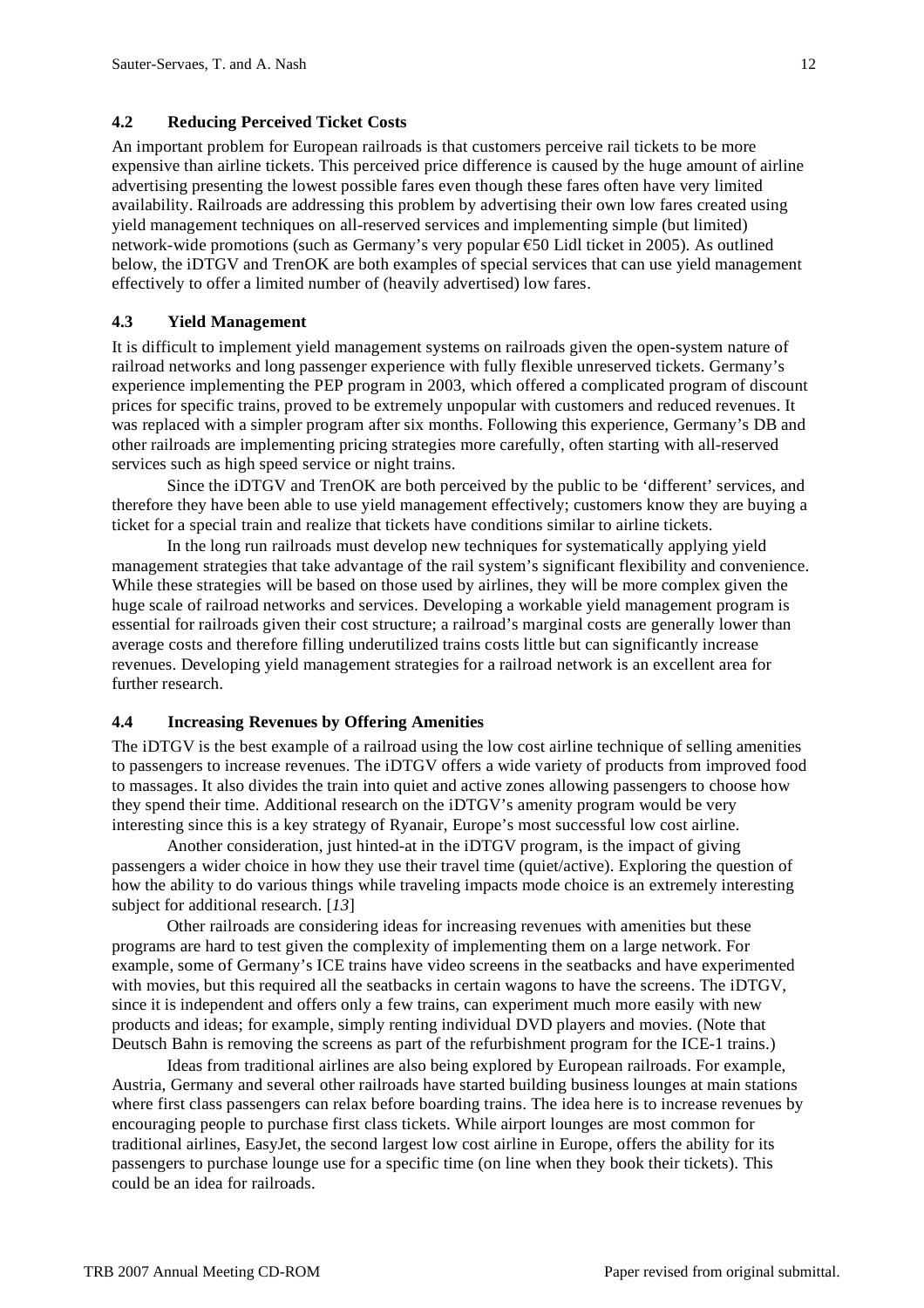Finally, almost all airlines and travel-related businesses have put into place customer loyalty programs (frequent traveler programs), it would be interesting to consider how railroads might use these types of programs. It will also be interesting to see how European railroads use the recently formed Railteam, designed to improve coordination of passenger trains operated by different companies and modeled after airline alliances (e.g. Skyteam, Star Alliance), to attract new customers and improve efficiency.

### **4.5 Developing and Implementing New Pricing and Operating Strategies**

Finally, new strategies are useless if they cannot be implemented. The SNCF and Trenitalia both have been successful starting subsidiary companies for the specific purpose of testing and implementing new strategies for increasing ridership, improving revenues and reducing costs. While both services have been successful commercially and as testing grounds, the market positioning strategies between them differ significantly.

France's iDTGV is the more daring and interesting product. It is targeted to attracting passengers who would otherwise not travel by train by offering low fares with amenities (for sale) and a hip image. Strategies from the iDTGV are being implemented or considered for other French trains. Italy's TrenOK takes the opposite approach, offering strict "no frills" service. It is targeted to budget travelers and uses a variety of strategies to prevent cannibalization (i.e. to prevent those willing to pay higher prices, such as business travelers, using TrenOK).

In summary, European railroads must reduce costs and increase revenues if they are to remain successful in the coming years. This is especially true as intermodal competition (e.g. from low cost airlines) increases, but also because of the coming intramodal competition when new companies are free to offer passenger rail service throughout the European network. Many of the strategies railroads can use to achieve these objectives can be modeled after the low cost airline industry, which is pioneering the implementation of innovative and creative business concepts in the transportation industry.

# **REFERENCES**

- [*1*] Ivaldi, Marc; Vibes, Catherine. October, 2004. Entry and Product Competition in the Long-haul Passenger Market. (Paper presented at the Second Conference on Railroad Industry Structure, Competition, and Investment, Northwestern University); available at: http://www.transportation.northwestern.edu/sources/RAIL04/vibesIvaldi.html
- [*2*] Gentleman, Amelia; Let le train take le strain; Guardian Unlimited; November 24, 2004; accessed July 20, 2006: http://www.guardian.co.uk/print/0,,5070799-110633,00.html
- [*3*] Grunberg, Bastian, H. Meffert and Joerg Niessing; Low-cost Airlines, Market Research for Deutsche Bahn; cited in: Antes, Jurgen; Friebel, Guido; Niffka, Marko; Rompf, Dirk. October, 2004. Entry of Low-Cost Airlines in Germany: Some Lessons for Railroad Economics. (Paper presented at the Second Conference on Railroad Industry Structure, Competition, and Investment, Northwestern University); available at: http://www.transportation.northwestern.edu/sources/RAIL04/niffkaFriebel.html
- [*4*] Eisenkopf, Alexander; Competition Between Low Cost Carriers and Railways in Germany, October 2005; (Paper presented at the Third Conference on Railroad Industry Structure, Competition, and Investment, Stockholm School of Economics, D-Section); available at: http://www.hhs.se/DSection/EventsAndConferences/ConferenceProgramme.htm
- [*5*] Link, Heike; PEP-A Yield-Management Scheme for Rail Passenger Fares in Germany; Japan Railway and Transport Review, Volume 38, March 2004; pp 50 – 55.
- [6] FAZ Weekly, 27 May 2005; via FAZ.net, accessed July 20, 2006: www.faz.net/.../Doc~E924E2EEDFA904893A54CAB48D9FBC52E~ATpl~Ecommon~Scontent .html
- [7] The description of the iDTGV is based on information directly obtained from SNCF: Mme. Poret and M. Lecherf.
- [8] SNCF (2005): Dossier de presse. Décembre 2005.